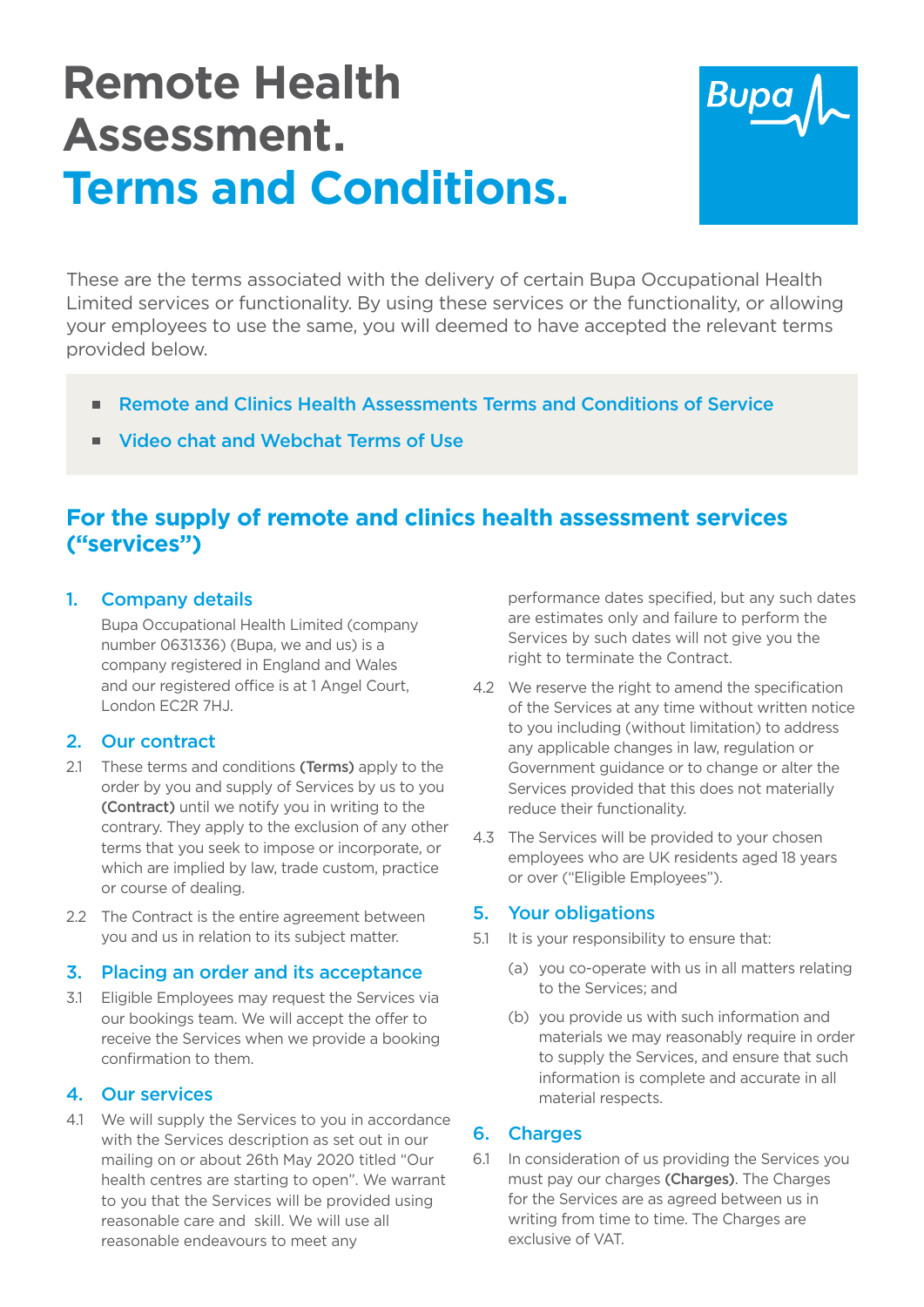- 6.2 The Charges may be reviewed from time to time (d) **"Privacy Notice"**means the Bupa fair processing<br>by us and any changes notified to you. (by us from time to time. by us and any changes notified to you.
- 6.3 We will invoice you for the Charges monthly in arrears.
- 6.4 You shall pay all invoices submitted by us within thirty (30) days of the date of the invoice. thirty (30) days of the date of the invoice.
- 6.5 Payment shall be made in the manner described on our invoices on our invoices
- 6.6 Without prejudice to any other right or remedy, if you fail to make any payment under the Contract on the due date for payment then you shall be on the due date for payment then you shall be<br>liable to pay interest on the unpaid amount at the rate of three percent (3%) per annum above the rate of three percent (3%) per annum above the<br>then current base rate of HSBC Bank from the due date for payment until payment is received in full.
- 6.7 If you have a bona fide dispute in respect of any invoice issued by us for the Services, you shall notify us of the nature of such dispute in writing within 21 days of receipt of the invoice giving all details. Any invoice not so disputed within the 21 day period shall be deemed to be agreed by you. within 21 days of receipt of the invoice giving all<br>relevant details. Any invoice not so disputed<br>within the 21 day period shall be deemed to

#### 7. Intellectual property rights

7.1 All intellectual property rights in or arising out of or in connection with the Services will be owned by us. We grant you a non-exclusive license to such extent as is necessary to enable license to such extent as is necessary to enable you to reasonably use and enjoy the beneft of the Services.

- 8.1 For the purpose of this clause 8 (Data Protection), the following defned terms shall apply:
- (a) "Data Protection Law" means the following legislation to the extent applicable from time to time: (a) national laws implementing the EU Privacy and Electronic Communications Directive (2002/58/EC); (b) the GDPR; and (c) the Data Protection Act 2018; and

"Controller", "personal data" and "processing" shall have the meanings **"Controller", "personal data" and<br>"processing"** shall have the meanings<br>ascribed to them in the Data Protection Law.

- (b) **"Eligible Employee Data"** means all personal<br>data in respect of any Eligible Employee<br>which we receive, from time to time data in respect of any Eligible Employee which we receive, from time to time (whether directly or indirectly), from: (i) such Eligible Employee; (ii) you; or (iii) any third party including any healthcare professional or intermediary.
- (c) **"GDPR"** means the General Data Protection<br>Regulation (EU) 2016/679. Regulation (EU) 2016/679.
- (d) "Privacy Notice" means the Bupa fair processing notice sent to you by us, from time to time.
- 8.2 The parties acknowledge and agree that Bupa is an independent controller in respect of the Eligible Employee Data.
- 8.3 We shall comply with all applicable obligations in respect of the Eligible Employee Data imposed by, or made under, Data Protection Law, for so<br>long as we process any such data. long as we process any such data.
- 8.4 If, and to the extent that, we provide Eligible If, and to the extent that, we provide Eligible Employee Data to you (for the purposes of providing the Services to the Eligible Employee providing the Services to the Eligible Employee pursuant to the terms of this Contract, and to the extent permitted by Data Protection Law). the extent permitted by Data Protection Law), the parties agree and acknowledge that you receive such data in your capacity as an independent controller.
- 8.5 To the extent that the you provide us with any data, at or before the time at which an Eligible Employee seeks to avail of the Services, you shall ensure that you comply with the Data Protection Law in relation to providing such personal data, including ensuring that you have personal data, including ensuring that you have<br>an appropriate lawful basis under Data Protection Law to provide the personal data to us. To the extent that the you provide us with any personal data, at or before the time at which an Eligible Employee seeks to avail of the Services, you shall ensure that you comply with the Data
- 8.6 Where applicable, you shall provide (or procure<br>the same in relation thereto) each Eligible<br>Employee with a copy (in hard copy and/or<br>electronic form) of the Privacy Notice at or<br>before the time we process the Eligible the same in relation thereto) each Eligible Employee with a copy (in hard copy and/or electronic form) of the Privacy Notice at or before the time we process the Eligible

#### 8. Privacy **8. Install Privacy 9. Limitation of liability**

- 9.1 Nothing in the Contract limits any liability which cannot legally be limited, including liability for:
- (a) death or personal injury caused by negligence;
- (b) fraud or fraudulent misrepresentation; and
- (c) breach of the terms implied by section 2 of the Supply of Goods and Services Act 1982 the Supply of Goods and Services Act 1982 (title and quiet possession).
- 9.2 Subject to clause 9.1, we will not be liable to you, Subject to clause 9.1, we will not be liable to you, whether in contract, tort (including negligence), for breach of statutory duty, or otherwise, arising under or in connection with the Contract for: any loss of revenue, loss of profits, loss of contracts, loss of use, loss or corruption of data or information, loss of anticipated savings, loss or information, loss of anticipated savings, loss of business, loss of goodwill or any indirect, special or consequential loss or damage howsoever caused.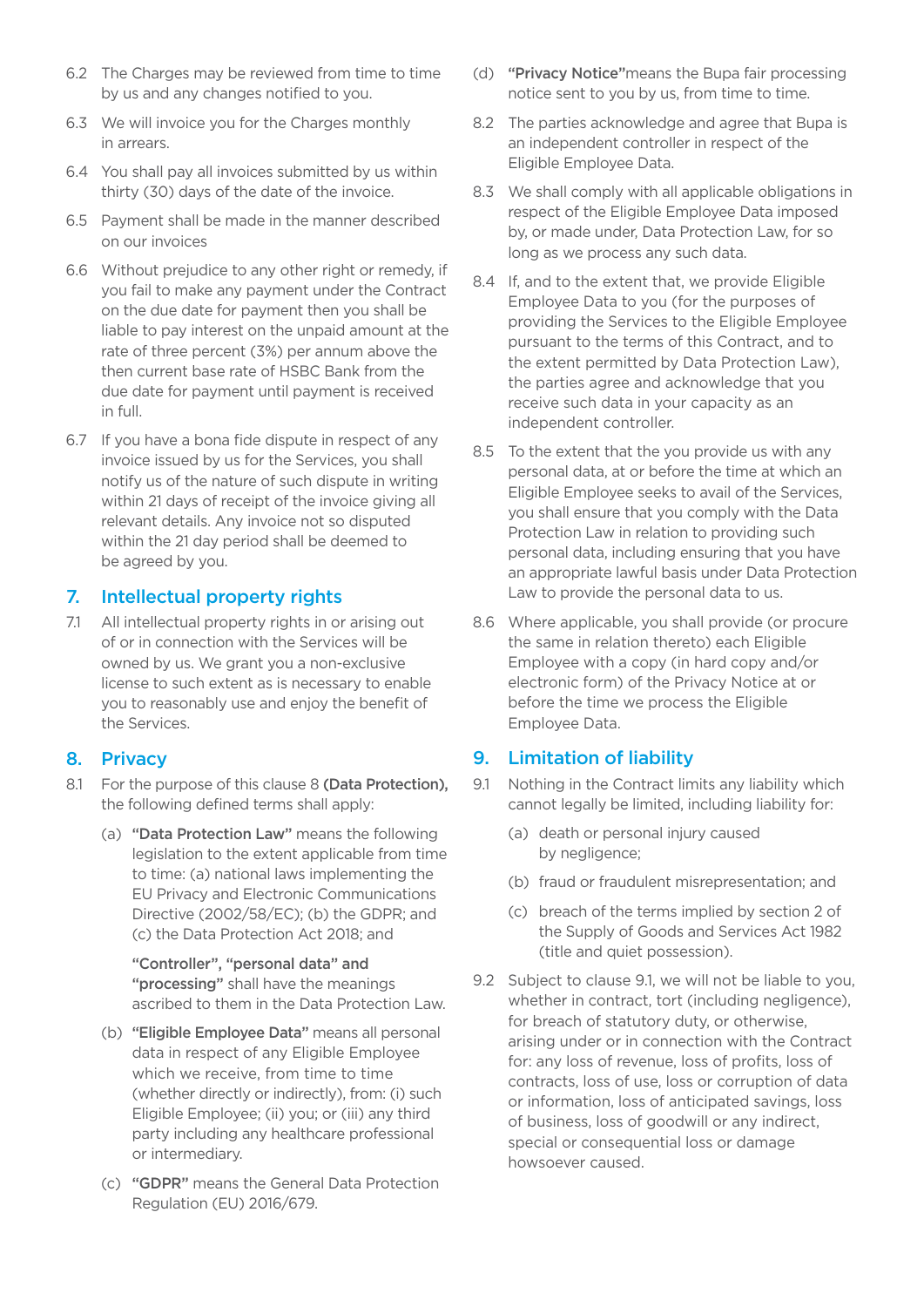- 9.3 Subject to clauses 9.1 and 9.2, our total liability you arising under or in connection with the Contract, whether in contract, tort (including negligence), breach of statutory duty, or otherwise, will be limited to the total Charges paid under the Contract. 9.3 Subject to clauses 9.1 and 9.2, our total liability to you arising under or in connection with the Contract, whether in contract, tort (including negligence), breach of statutory duty, or
- 9.4 We have given commitments as to compliance of the Services with the relevant specification in clause 4.1. In view of these commitments, the terms implied by sections 3, 4 and 5 of the Supply of Goods and Services Act 1982 are, to Supply of Goods and Services Act 1982 are, to<br>the fullest extent permitted by law, excluded from the Contract.
- 9.5 Subject to clauses 4.1 and 9.1, we shall not be responsible or liable for any loss or harm suffered by you or Eligible Employees travelling to or by you or Eligible Employees travelling to or<br>attending premises to receive the Services.
- 9.6 You must notify us that you intend to make a claim under this Contract within 1 month of the day on which you became, or ought reasonably to have become, aware of the claim.
- 9.7 This clause 9 will survive termination of the Contract.

#### 10. Confidentiality

- 10.1 The parties acknowledge that this clause 10 shall not apply to the Employee Eligible Data, which shall be governed by clause 8 of this Contract.
- 10.2 Subject to clause 10.1, and except as permitted by clause 10.3, the parties each undertake that we will not at any time, disclose to any person any clause 10.3, the parties each undertake that we<br>will not at any time, disclose to any person any<br>confidential information concerning one another's business, affairs, customers, clients or suppliers.
- 10.3 We each may disclose the other's confidential information:
- (a) to such of our respective employees, officers, representatives, subcontractors or advisers (a) to such of our respective employees, officers,<br>representatives, subcontractors or advisers<br>who need to know such information for the purposes of exercising our respective rights or carrying out our respective obligations or carrying out our respective obligations under the Contract. We will each ensure that under the Contract. We will each ensure that<br>such employees, officers, representatives, subcontractors or advisers comply with this clause 10; and Subject to clauses 9.1 and 2, our total lability 11. Termination contract, whether in contract, when the purpose of the purpose of the purpose of the purpose of the purpose of the purpose of the contract. We have given com
	- (b) as may be required by law, a court of (b) as may be required by law, a court of<br>competent jurisdiction or any governmental or regulatory authority.
- 10.4 Each of us may only use the other's confidential information for the purpose of fulfilling our respective obligations under the Contract.

- 11.1 Without limiting any of our other rights, we may suspend the performance of the Services, or terminate the Contract with immediate effect by giving written notice to you if: suspend the performance of the Services, or terminate the Contract with immediate effect by giving written notice to you if:
- (a) you commit a material breach of any term of the Contract and (if such a breach is of the Contract and (if such a breach is remediable) fail to remedy that breach within seven days of you being notified in<br>writing to do so; writing to do so:
- (b) you fail to pay any amount due under the Contract on the due date for payment; or
- (c) you become insolvent or undergo an analogous procedure.
- 11.2 We may suspend the performance of the Services or terminate the Contract for convenience at any or terminate the Contract for convenience at any time on 14 days prior written notice to you or by displaying such notice on our website.
- 11.3 Termination of the Contract will not affect your our rights and remedies that have accrued as at termination. 11.3 Termination of the Contract will not affect your or our rights and remedies that have accrued as at termination.
- 11.4 Any provision of the Contract that expressly 11.4 Any provision of the Contract that expressly or by implication is intended to come into or continue in force on or after termination will remain in full force and effect.

#### 12. Events outside our control

- 12.1 We will not be liable or responsible for any failure to perform, or delay in performance of, any of our under the Contract that is caused by any act or event beyond our reasonable control (Event Outside Our Control). to perform, or delay in performance of, any of our<br>obligations under the Contract that is caused by<br>any act or event beyond our reasonable control
- 12.2 If an Event Outside Our Control takes place that affects the performance of our obligations under the Contract:
- (a) we will contact you as soon as reasonably possible to notify you; and
	- (b) our obligations under the Contract will be (b) our obligations under the Contract will be suspended and the time for performance of our obligations will be extended for the duration of the Event Outside Our Control. duration of the Event Outside Our Control. We will arrange a new date for performance of the Services with you after the Event<br>Outside Our Control is over. Outside Our Control is over.

#### 13. Communications between us

13.1 Any notice or other communication given by one of us to the other under or in connection with the of us to the other under or in connection with the Contract must be in writing and be delivered Contract must be in writing and be delivered<br>personally, sent by pre-paid first class post or other next working day delivery service, or email.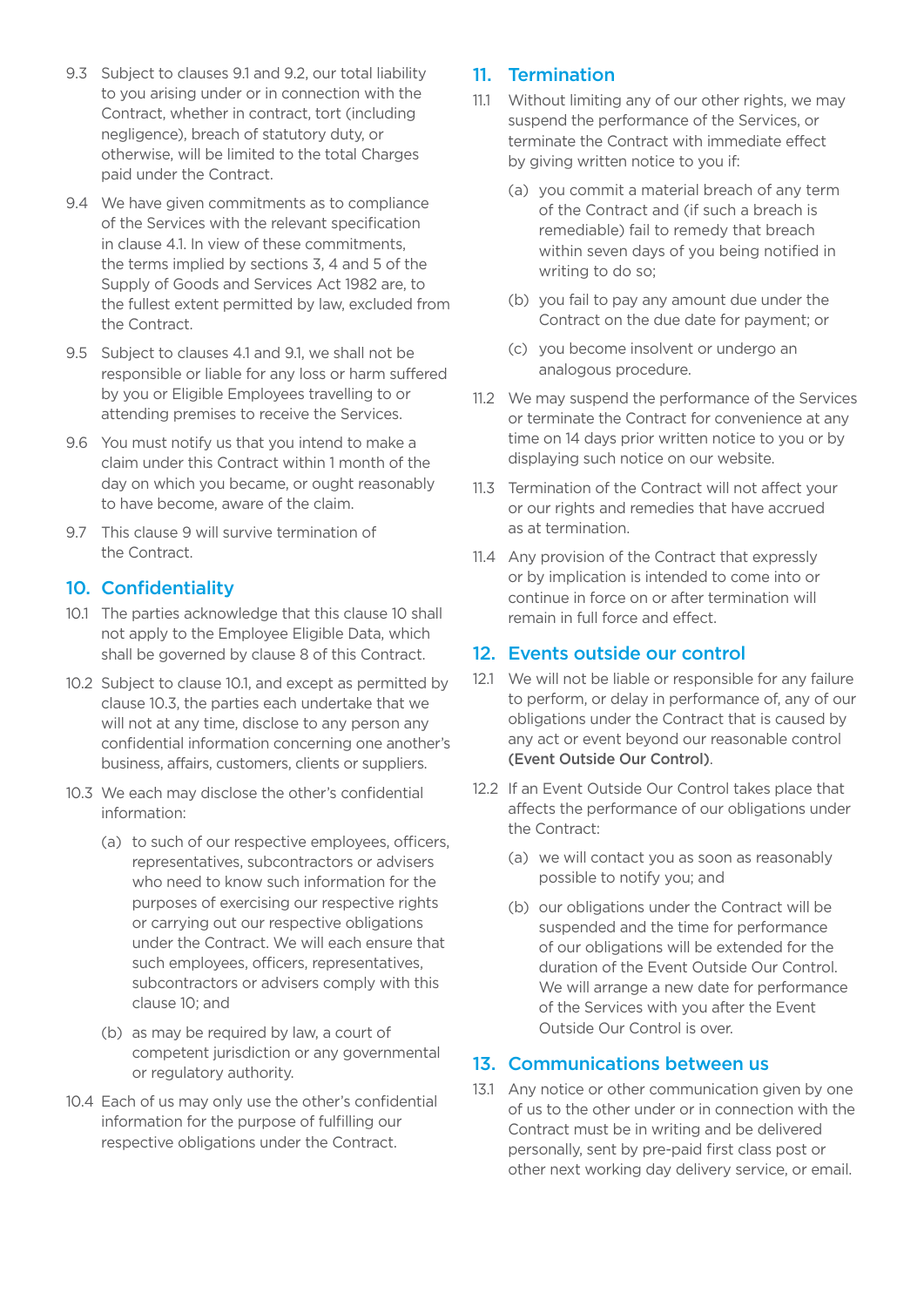A notice or other communication is deemed to have been received: if delivered personally, on signature of a delivery receipt or at the time the notice is left at the proper address; if sent by pre-paid first class post or next working day delivery service, at 9am on the second working day after posting; or if sent by email, at 9am the next working day after transmission. In at 9am the next working day after transmission. In<br>proving the service of any notice, it will be sufficient to prove, in the case of a letter, that such letter was properly addressed, stamped and placed in the post properly addressed, stamped and placed in the post<br>and, in the case of an email, that such email was sent to the specifed email address of the addressee. A notice or other communication is deemed to have<br>been received: if delivered personally, on signature of<br>a delivery receipt or at the time the notice is left at the<br>proper address; if sent by pre-paid first class post or<br>

- 13.2 The provisions of this clause will not apply to the service of any proceedings or other documents service of any proceedings or other documents in any legal action.
- 13.3 As part of the Services we may communicate with you and Eligible Employees using Meddbase Vidyo video conferencing, eGain webchat with you and Eligible Employees using Meddbase<br>Vidyo video conferencing, eGain webchat<br>functionality, Microsoft Teams, Microsoft Skype or other third party communications functionality ("Tools"). To the extent permitted by law, the ("Tools"). To the extent permitted by law, the Tools are provided "as is" and we give no representation, assurance or warranty regarding representation, assurance or warranty regarding<br>the quality, use, availability, content, security, non-infringement or reliability of the Tools. We expressly exclude any warranties of this kind whether express or implied or statutory. You and your Eligible Employees are responsible for ensuring they have an internet connection and devices suitable, up to date and compatible in<br>order to use the Tools. order to use the Tools.
- 13.4 To the extent permitted by law, we do not assume any liability for damage or loss of any kind resulting from access to or the use of the Tools. Your and Eligible Employees use of the Tools is at your own risk.
- 13.5 You shall and shall procure your Eligible Employees shall only use the Tools in connection with the provision of the Services by us. You must not and shall procure that your Eligible Employees do not (a) copy, translate, disassemble, decompile, reverse-engineer or otherwise modify any parts of the Tools; (b) transmit any content, data or information that is unlawful, abusive, malicious, harassing, tortious, defamatory, vulgar, obscene, libellous, invasive of another's privacy right or right of publicity, or racially or ethnically objectionable; (c) infringe the intellectual property rights of any entity or person; (d) interfere with or disrupt the Tools or systems used to provide the Tools, or Tools or systems used to provide the Tools, or other equipment or networks connected to the Tools; (e) circumvent or disclose the user authentication or security of the Tools or any host, network, or account related thereto;

(f) store or transmit "SPAM" (defined as unsolicited commercial email or "Malicious Code" (defned as viruses, worms, time bombs, Trojan horses, and other harmful or malicious code, fles, scripts, agents or harmful or malicious code, files, scripts, agents or programs); (g) interfere with or disrupt the integrity or performance of the Tools or third-party data contained therein, and/or (h) attempt to gain unauthorized access to the Tools or their related systems or networks; (i) impersonate another person; programs); (g) interfere with or disrupt the integrity<br>or performance of the Tools or third-party data<br>contained therein, and/or (h) attempt to gain<br>unauthorized access to the Tools or their related<br>systems or networks; (i applicable law or regulation.

13.6 We reserve the right to vary the Tools or to suspend or withdraw access to the Tools 13.6 We reserve the right to vary the Tools or<br>to suspend or withdraw access to the Tools<br>immediately at any time without notice to you.

#### 14. General

14.1 Third Party Materials. The Services may provide access or links to third party content or websites including the Tools. Such access or links are provided for your information only and we are not responsible for, and cannot guarantee, the completeness, reliability or accuracy of information or other content of such third party content or websites or that such information is up to date or will not be subject to change from time to time. We have accuracy of information or other content of such third party content or websites or that such information is up to date or will not be subject to change from time to time. We have no control over the contents of this content or those websites or resources and accept no responsibility for them or for any loss or that may arise from your use of them. The inclusion of access or a link to third party content or a third party website should not be content or a third party website should not be<br>taken in itself to mean endorsement by us of the content, website, the site owner, or any specific content to which it points. We also specific content to which it points. We also<br>cannot guarantee that any third party content, website or any service on that website will remain available. Please also be aware that when you leave our website, other websites have different privacy policies and terms which are beyond our control and of which you should make yourself aware. lies are other internal internal internal internal internal internal internal internal internal internal internal internal internal internal internal internal internal internal internal internal internal internal internal no responsibility for them or for any loss or<br>damage that may arise from your use of them.<br>The inclusion of access or a link to third party website or any service on that website will remain available. Please also be aware that when you leave our website, other websites may have different privacy policies and terms which are beyond our control and of which

 Where applicable, you shall ensure that each Eligible Employee given access to the Services shall keep a secure and confidential password for<br>their use of the Services. their use of the Services.

You shall use reasonable endeavours to prevent You shall use reasonable endeavours to prevent unauthorised access to all or any part of the Services and in the event that you become aware of any unauthorised access or use it shall notify us as soon as reasonably practicable and provide us as soon as reasonably practicable and provide reasonable assistance to investigate and resolve such unauthorised access.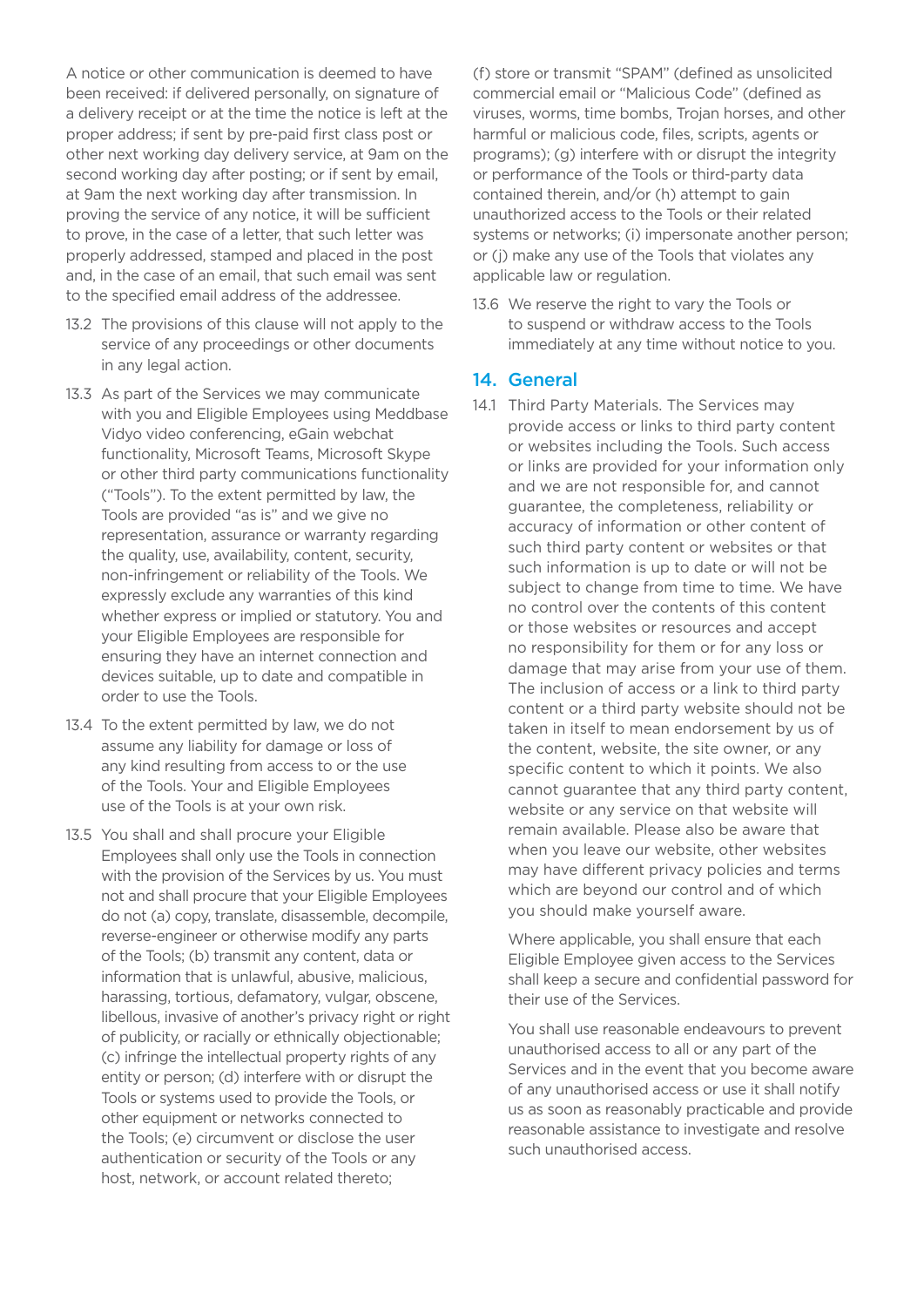You shall not and shall procure that your Eligible Employees shall not attempt to copy, modify, duplicate, create derivative work from, frame. mirror, republish, download, display, transmit or all or any part of the Services in any form or media or by any means; or attempt to reverse compile, disassemble, reverse engineer or reverse compile, disassemble, reverse engineer or<br>otherwise reduce to human perceivable form all or part of the Services. duplicate, create derivative work from, frame, mirror, republish, download, display, transmit or distribute all or any part of the Services in any form or media or by any means; or attempt to

#### 14.2 Assignment and transfer.

- (a) We may assign or transfer our rights and obligations under the Contract to another obligations under the Contract to another<br>entity. We may also use sub-contractors to perform all or part of the Services on our behalf.
- (b) You may only assign or transfer your rights or your obligations under the Contract to another person if we agree in writing. or your obligations under the Contract to another person if we agree in writing.
- 14.3 Variation. Except where expressly provided 14.3 **Variation.** Except where expressly provided to the contrary, any variations to the Contract may only be made with both party's prior written approval.
- 14.4 Waiver. If we do not insist that you perform any 14.4 **Waiver.** If we do not insist that you perform any of your obligations under the Contract, or if we do not enforce our rights against you, or if we delay in doing so, that will not mean that we have waived our rights against you or that you have waived our rights against you or that you do not have to comply with those obligations. If we do waive any rights, we will only do so in writing, and that will not mean that we will automatically waive any right related to any later default by you.
- 14.5 Severance. Each paragraph of these Terms operates separately. If any court or relevant operates separately. If any court or relevant authority decides that any of them is unlawful or unenforceable, the remaining paragraphs will remain in full force and effect.
- 14.6 Third party rights. The Contract is between you us. No other person has any rights to enforce any of its terms. 14.6 **Third party rights.** The Contract is between you and us. No other person has any rights to enforce any of its terms.
- 14.7 Governing law and jurisdiction. The Contract is governed by English law and we each irrevocably agree to submit all disputes arising out of or in with the Contract to the exclusive jurisdiction of the English courts. agree to submit all disputes arising out of or in<br>connection with the Contract to the exclusive<br>jurisdiction of the English courts.

#### 15. Smart DNA

To the extent that the Services include the Bupa Smart service for Eligible Employees, as specified in the Service Specification ("Smart DNA Service"), the following additional terms shall apply: To the extent that the Services include the Bupa Smart<br>DNA service for Eligible Employees, as specified in the<br>Service Specification ("Smart DNA Service"), the

15.1 The Smart DNA test kit ("Product") must be 15.1 The Smart DNA test kit ("Product") must be returned for testing within 6 months of date of purchase.

- 15.2 The Product will be your responsibility from the time that Bupa delivers the Product to the address provided by you or the Eligible Employee.
- 15.3 You will own the Product once we have received payment in full.
- payment in full. 15.4 If you can prove to our reasonable satisfaction that, due to our own act or omission, the Product that, due to our own act or omission, the Product is damaged or defective when we provide it to you or the Eligible Employee, then we shall remedy such breach by providing a new Product.
- 15.5 In the event that the Eligible Employee's sample cannot be properly analysed (and this is not 15.5 In the event that the Eligible Employee's sample cannot be properly analysed (and this is not due to your or the Eligible Employee's failure to comply with this Contract and/or our instructions) then we shall remedy such breach by providing a new Product. a new Product.
- 15.6 Bupa may terminate the Smart DNA Service to individual Eligible Employees in the event that individual Eligible Employees in the event that<br>the Eligible Employee does not comply with the applicable terms of service.
- 15.7 You acknowledge and agree that the Smart DNA Service does not constitute health or medical Service does not constitute health or medical treatment or advice, the information has not been clinically validated and the Smart DNA treatment or advice, the information has not<br>been clinically validated and the Smart DNA<br>Services are only for the Eligible Employee's research, information and/or education. The Smart DNA Services do not provide any information about ancestry.
- 15.8 You will not, and shall procure that Eligible Employees will not, use the Smart DNA Service:
	- **for any unlawful or prohibited purposes**  including to take a sample from another person and submit it for testing without their full consent; their full consent:
	- $\blacksquare$  to obtain information about an insured person or an employee;
	- in a way that could damage or impair the ■ in a way that could damage or impair the<br>product or interfere with someone else's use of the Smart DNA Service;
	- to impersonate another person or <sup>J</sup> to impersonate another person or misrepresent your affliation with someone else; or
	- $\blacksquare$  to harm minors in any way.
- 15.9 You shall procure that the Eligible Employees register to use the Smart DNA Service via the Bupa Smart DNA webpages and accept the Bupa Smart DNA webpages and accept the relevant terms and conditions, provide the relevant consent(s) to the processing of their personal information and acknowledge the relevant consent(s) to the processing of their personal information and acknowledge the privacy notices. In the event that the Eligible Employee does not wish to do so they will not be able to use the Smart DNA Service and must return the sealed test kit to you or us. No and not are shown to the power to the purchase of the Eligible Employees (and provided by our responsibility from the time term of the time term of the purchase of the purchase of the address provided by you or the Eli